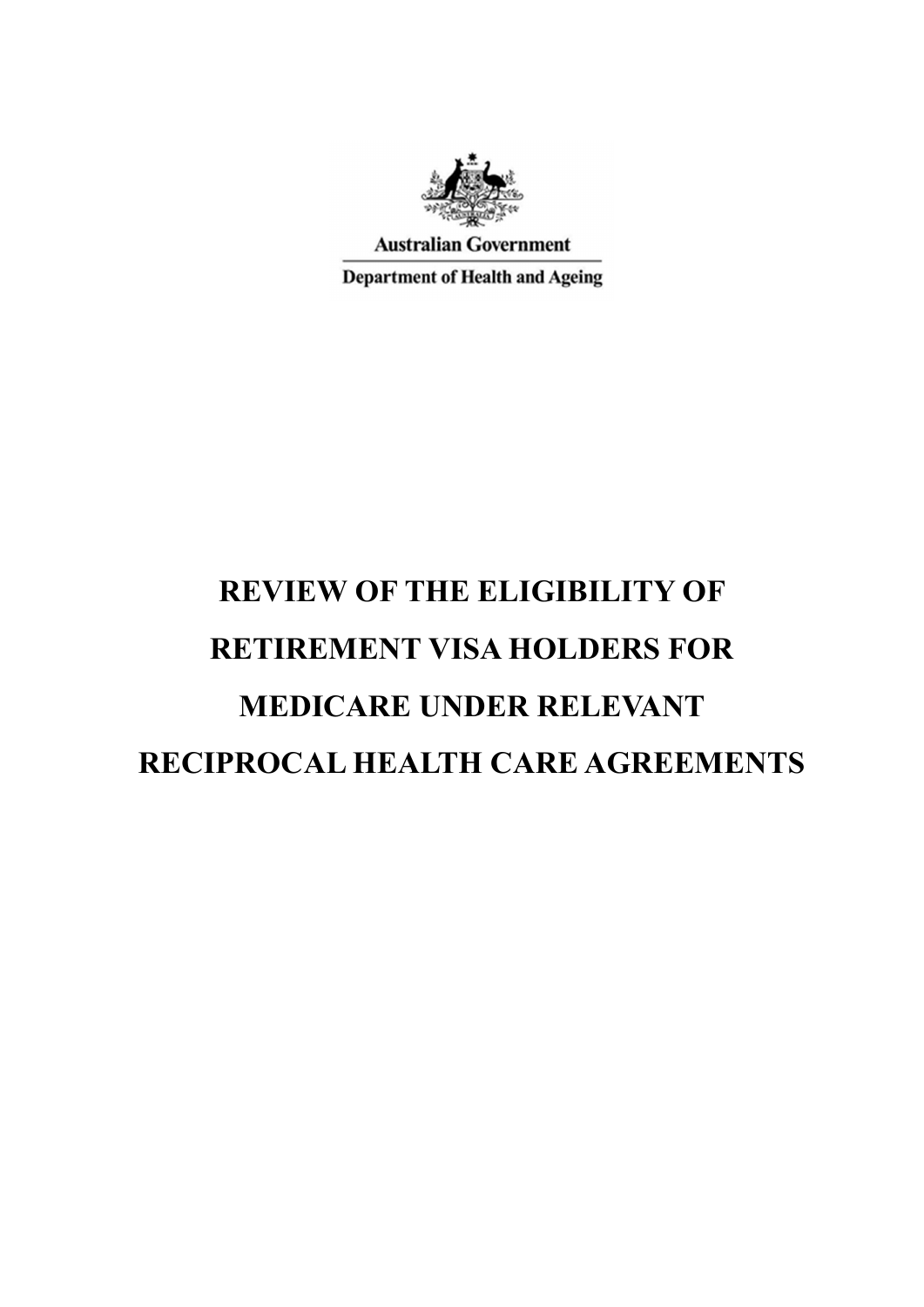This review considers the history and rationale behind the current government policy that holders of the Retirement Visa (Subclass 410) (the 410 visa) are not eligible for Medicare entitlements regardless of whether their country of origin has a Reciprocal Health Care Agreement (RHCA) with Australia and proposes a mechanism to consider applications for Medicare eligibility for 410 visa holders for those from RHCA countries in exceptional circumstances.

# **Reciprocal Health Care Agreements & 'Ordinarily Resident'**

Section 7 of the *Health Insurance Act 1973* (the HIA) permits the Australian Government to enter into a Reciprocal Health Care Agreement (RHCA) with other countries for the purpose of providing health care to residents of one country when visiting the other. These RHCAs operate in only a few countries where the health systems are similar and it has been agreed that there should be no financial reconciliation between the two parties dependent on the relative use of each country's health services.

Australia currently has RHCAs with eleven countries including New Zealand, the United Kingdom, the Republic of Ireland, Sweden, Finland, Norway, the Netherlands, Italy, Belgium, Malta and Slovenia. With the exception of the agreement with Italy, all RHCAs are based on a 'cost waiver' principle, where each country fully absorbs the costs of providing health care to visitors. To be eligible under a RHCA a person must be:

- ordinarily resident in the United Kingdom or the Republic of Ireland; or
- a New Zealand resident; or
- a resident of Italy, Malta, the Netherlands, Sweden, Finland, Norway, Belgium or Slovenia who is insured in that country's health system; and
- temporarily in Australia.

The RHCAs define temporarily in Australia in different ways. In relation to:

- the United Kingdom, the Republic of Ireland, Sweden, Finland and Norway, it means 'lawfully present but not ordinarily resident';
- New Zealand, the Netherlands, Belgium and Slovenia, it means 'lawfully present but not resident';
- Malta, it means 'present for a period not exceeding 6 months'; and
- Italy, it is not specified, although that agreement does specify that it applies only for six months from the visitor's time of arrival.

To be eligible to receive Medicare in Australia under the RHCA with the UK, a person must be:

- ordinarily resident in the UK; and
- lawfully present but not ordinarily resident in Australia.

Proof of residence of the UK is defined in the RHCA as a current UK passport, including a passport issued in the Isle of Man, Jersey or Guernsey, or as appropriate one of the following;

- a National Health Service Medical Card (Great Britain and the Isle of Man); or
- a Health Service Medical Card (Northern Ireland); or
- a certificate issued by Social Security Committee of the States of Jersey; or
- proof of Insurance issued by the Guernsey States Insurance Authority; or
- other proof of residence in the Bailiwick of Guernsey.

The RHCA does not refer to the European Health Insurance Card (EHIC) as a form of evidence because the introduction of the EHIC is a relatively recent development. However, an EHIC bearing the initials 'UK' would also be considered proof of residence for the purposes of RHCA eligibility. Once they have established their eligibility, UK visitors are entitled to Medicare coverage under the RHCA for the duration of their visa.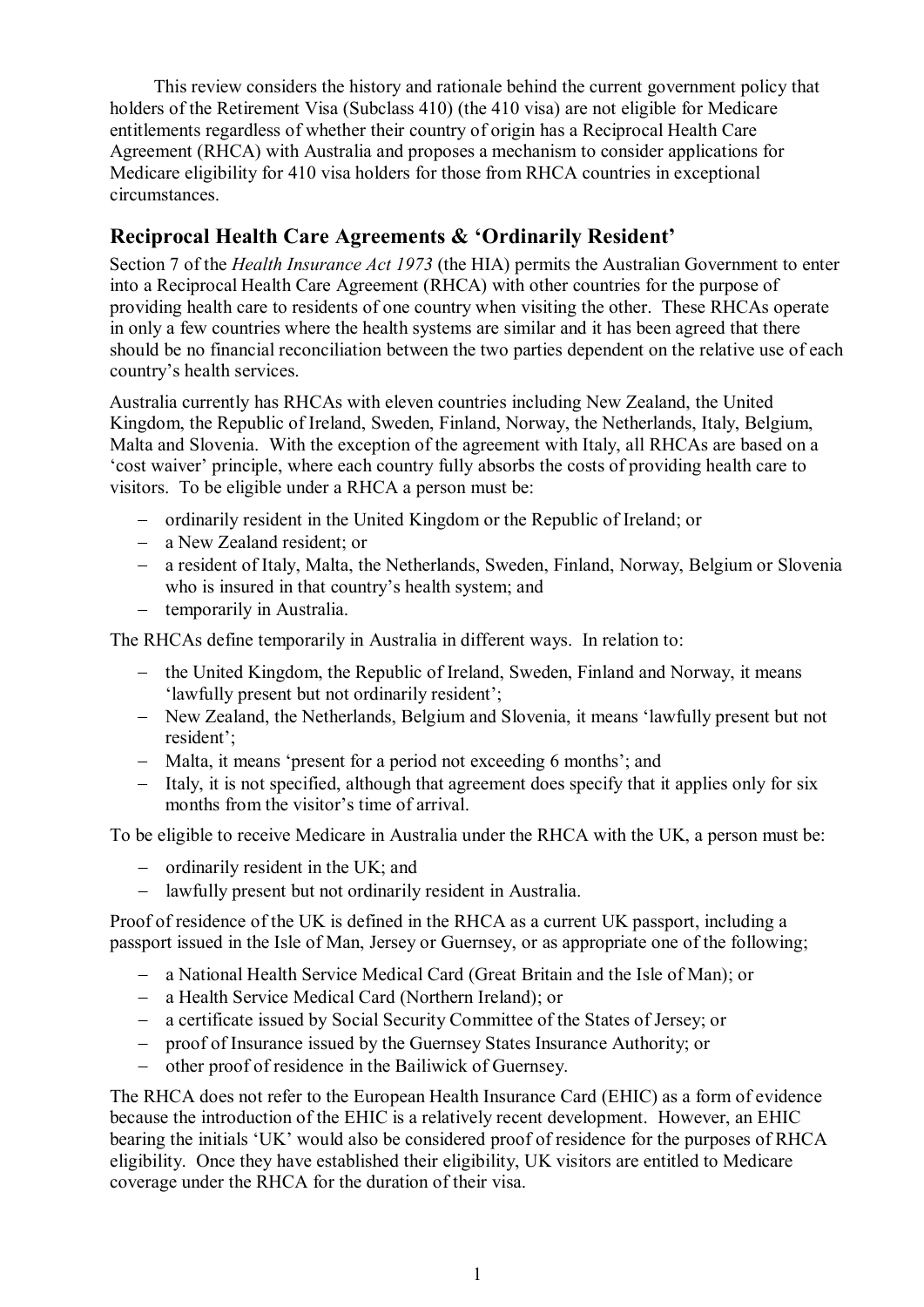The term 'ordinarily resident' is not defined in the UK RHCA. The UK relies on case law in this area. For example, the UK National Insurance Manual, which provides guidance on the law relating to National Insurance contributions, cites the House of Lords:

…in their ordinary and natural meaning the words [ordinarily resident] mean 'that the person must be habitually and normally resident here, apart from temporary or occasional absences of long or short duration'.

The term 'ordinarily resident' is not defined in Australian health legislation. A person's residency status and consequent eligibility or ineligibility under a RHCA is taken to be a question of fact based on the person's individual circumstances.

This Department has taken the view that ordinarily resident refers to a person's abode in a particular place or country which he or she has adopted voluntarily and for settled purposes as part of the regular order of his or her life for the time being, whether of short or of long duration.

## **Retirement Visa (Subclass 410) & Investor Retirement Visa (Subclass 405)**

In the *Migration Regulations 1994*, as of December 1994, reference is made to a person who 'intends to settle in Australia' (see 4.10.224). In the current form of the Regulations reference is made to a person who 'intends to reside in Australia' (see 410.221 Schedule 3).

In December 1988, prompted by concerns that permanently resident foreign retirees could place above-average demands on the Australian health and social welfare system, the Government abolished the permanent entry of self-supporting retirees and created a temporary entry visa, the *Retirement Visa (Subclass 410)*, for extended stay retirees in a sound financial position. It was designed for retirees and their partner who wanted to spend some of their retirement years in Australia.

The Investor Retirement Visa (Subclass 405) (the 405 visa) came into force under the *Migration Regulations 1994* on 1 July 2005 and replaced the 410 visa. It is designed for self-funded retirees aged 55 years or older who have no dependants, who want to reside in Australia during their retirement years and are able to make a significant long term financial investment in Australia. The 405 temporary visa is not a pathway to a permanent visa or Australian permanent residence or citizenship. Applicants for 405 visas have a mandatory requirement to hold and maintain adequate health insurance.

The 410 visas have always been intended to provide for persons who intend to reside in Australia, without becoming a 'permanent resident', rather than wishing merely to visit Australia temporarily. In establishing the 410 visa subclass it was assumed that the related transfer of visa holders' capital would be of some benefit to Australia and that this capital transfer plus the pension and/or other income of the visa holders would help to ensure that these persons were not a burden on Australia's health and social welfare systems.

Prior to 1 December 1998, holders of 410 visas from RHCA countries were provided with Medicare coverage under the relevant RHCA. However, a range of developments in 1998 led the Department to reconsider its policy position on 410 visa holders' eligibility for Medicare access under an RHCA.

Holders of 410 visas from RHCA countries who applied for their visa after 1 December 1998 have been held to be ineligible for Medicare under the RHCAs because the department has taken the view that a successful application for a 410 visa is a reasonable indication that the person will be 'ordinarily resident' in Australia once they are in the country. They have adopted Australian abode voluntarily and for settled purposes as part of the regular order of their life.

The validity of this view has been challenged on a number of fronts. The first is that 410 visas are 'temporary', rather than 'permanent', for the purposes of migration law, and that it follows that holders of 410 visas cannot be held to be resident in Australia. As outlined above, the fact that a 410 visa falls within the classification of 'temporary visa' is not inconsistent with the assessment that holders of 410 visas are 'ordinarily resident' in Australia.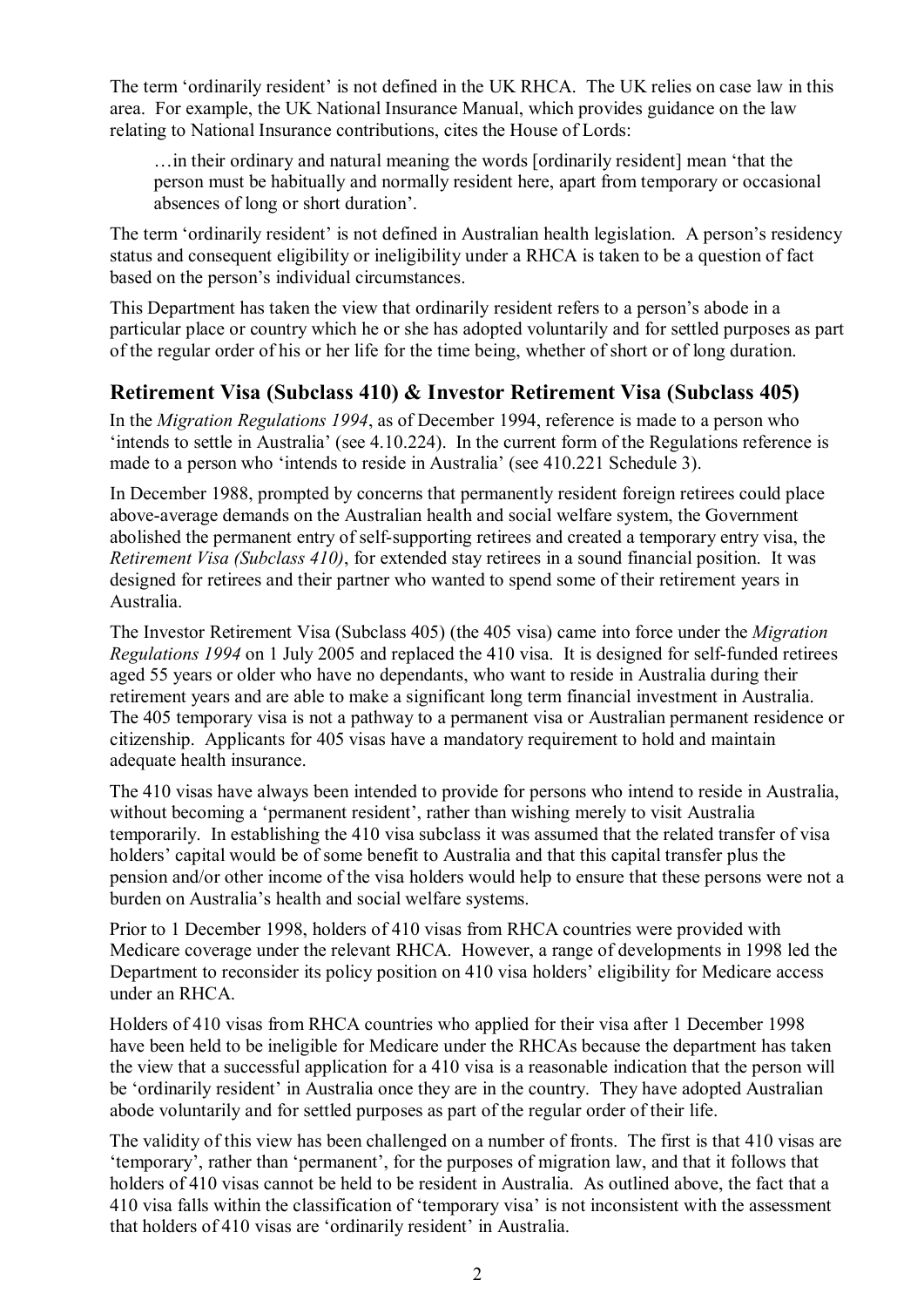Secondly, claims have been made that some 410 visa holders are ordinarily resident in the UK and therefore meet the requirements for access to the relevant RHCA. This appears to be predicated upon the assumption that someone who is 'ordinarily resident' in the UK cannot also be 'ordinarily resident' in Australia at the same time. There is no legal basis for that assumption.

Given that each 410 visa holder has implicitly expressed the intention to be 'ordinarily resident' in Australia, this would suggest that they are ineligible to access treatment under the RHCA, regardless of whether they are also 'ordinarily resident' in the UK.

This approach has been consistently supported by the information that is made available to 410 visa applicants and 410 visa holders. Applicants were advised that a condition of the visa was that they '*would not be entitled to public health cover and would be expected to take out private medical and hospital insurance prior to their arrival in Australia*'. There has also been consistent advice provided that such persons will be ineligible to access the RHCA.

However, the position is made more complex by the fact that it is only possible to be confident that a person is, or is not, 'ordinarily resident' in Australia by examining the circumstances of the particular case. It is also apparent that the circumstances of an individual can change over time. For instance, a person may initially be 'ordinarily resident' in Australia, and that status may change over time, where (for instance) a person leaves Australia for a substantial period of time and may revert to their original position subsequently.

The Department is aware from discussions with the *British Expat Retirees in Australia* (*BERIA*) that there are 410 visa holders in straitened financial circumstances, particularly following the global financial crisis (GFC), and changes to pension arrangements in the UK. There are emerging concerns about the ability of older visa holders to continue to meet their health care requirements as an extension of their stay in Australia as they age, particularly for persons who may not be in a physical condition to travel to their home country. They may also have limited or no remaining connections with their home country.

Concerns have also been expressed about the costs of expensive but necessary pharmaceuticals, such as chemotherapy drugs, and about access to palliative care. These costs attract only limited rebates under available private health insurance policies. There are also concerns about increasing premiums and reducing cover for private health insurance policies available to 410 and 405 visa holders.

# **British Expat Retirees in Australia**

The *British Expat Retirees in Australia* (BERIA) lobby group represents the interests of around 25% of all 410 visa holders in Australia. BERIA's stated aim is to persuade the Australian Government to grant permanent residence to those 410 visa holders who desire it.

At a meeting with Departmental officials in February 2008, Mr John Wittering, then Vice President of BERIA, raised a number of issues relevant to the 410 visa, not all of which related specifically to access to Medicare, but noted the temporary nature of the 410 visa '*although we have all come to Australia to retire, i.e. to spend the rest of our lives here, in the eyes of the Department of Immigration we are temporary residents, ….and we can never become permanent residents or citizens….some of our residents have lived here for 20 years*'.

BERIA on behalf of its membership, and individual members of BERIA, have also raised their concerns about the post-1998 410 visa arrangements with regard to Medicare access with the Department over a number of years and through a range of formal channels including departmental and ministerial correspondence and parliamentary questions on notice. BERIA's concerns include:

- $\theta$  the increasing costs of health insurance for 410 visa holders;
- the disparity in access to Medicare for 410 visa holders; and
- the circumstance that the long-term nature of the visa has enabled them to make significant social and economic contributions to Australia, while the visa's temporary status has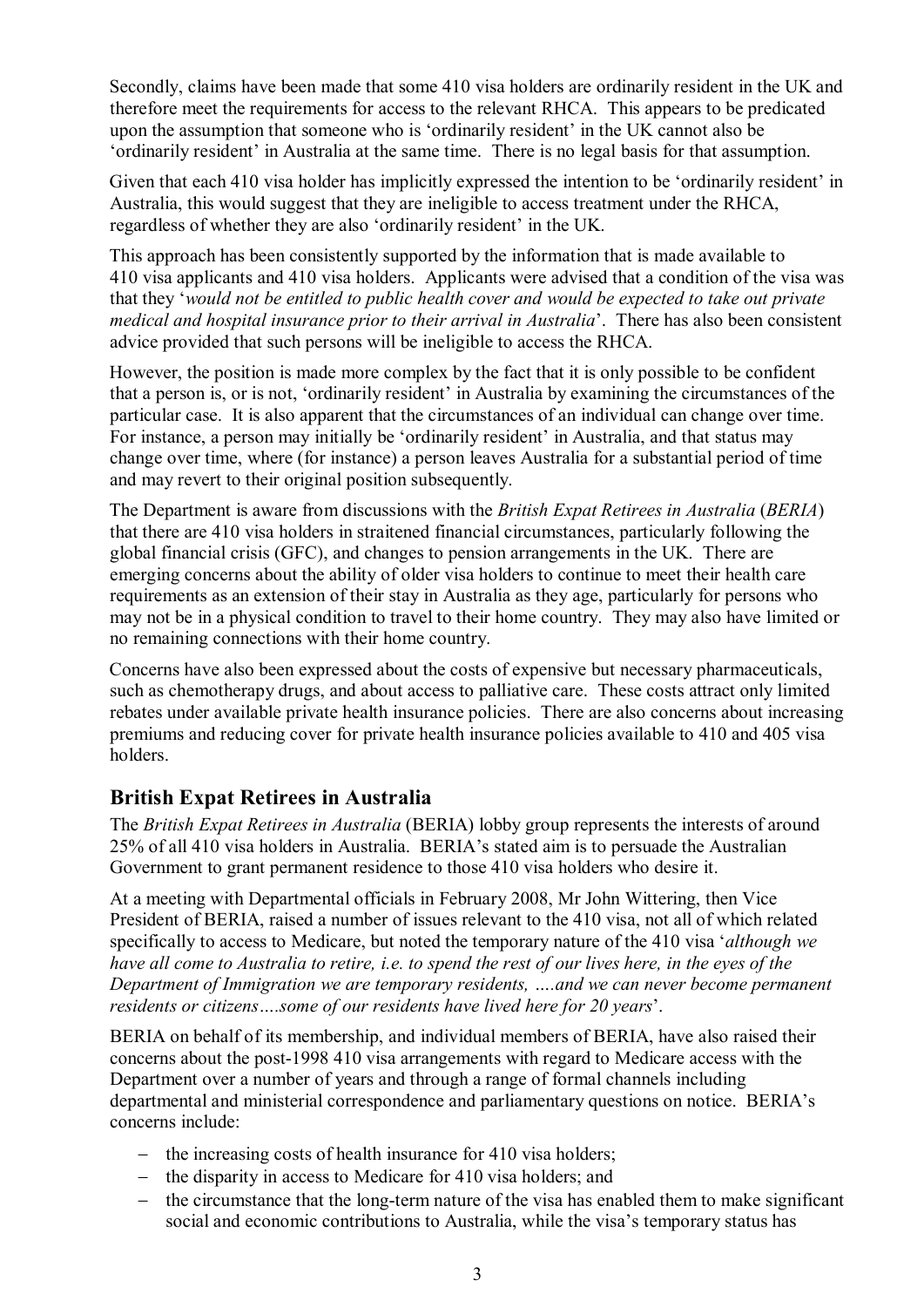created an environment of uncertainty in which they could find themselves returning, in their advancing years, to a home country with which many have cut all ties.

It is understood that 410 visa holders who applied for their visas in late 1998/early 1999 believed they would be granted permanent residency after 10 years based on documentation and advice about a Bill to this effect, but the Bill was defeated in the upper house of Parliament.

Visa applicants and holders should be cognisant of the fact that conditions applying to a visa are routinely reviewed and advice provided to Government accordingly. Any consequential amendments are a matter for Government.

BERIA is also concerned that 410 holders have to take out private 'visitors' health insurance cover which is much more expensive than insurance available to Australians, but which may not be entirely relevant to a retiree age profile. Additionally, for the purposes of taking out private health insurance, 410 holders are considered to be 'visitors' however they are not considered to be 'visitors' in the context of Medicare and the Pharmaceutical Benefits Scheme (PBS) eligibility under RHCAs.

#### **Medicare access and the 410 Visa Holder**

A range of developments in 1998 led the Department of Health to reconsider its policy position on 410 visa holders' eligibility for Medicare access under RHCAs:

- an exchange of letters in May 1998 between the UK and Australia which amended the terms of the RHCA to change the length of coverage under the RHCA from the original six months to the duration of the visitor's stay. The changes in part recognised the need to extend the period of the RHCA's coverage beyond the original six months, given the changes to Medicare access for temporary visitors. This was effected by a change to the RHCA's definition of 'temporarily in the territory' of Australia from 'present in that territory for a period not exceeding six months' to 'lawfully present, but not ordinarily resident' in Australia. This and other amendments resulted in a new (second) RHCA between the two countries which was made on 29 May 1998 and came into effect on 8 March 2000.
- two British 410 visa holders complained to the UK High Commission over their obligation to pay the Medicare levy. They had provided their own health insurance and wanted to opt out of the RHCA on the basis that they were no longer residents of the UK. The Department was advised that the RHCA was intended to provide benefits to residents of the UK while on temporary stays in Australia. Retiree visa holders, by virtue of their intention to reside for an extended period in Australia, are unlikely to be ordinarily resident in the UK and hence are not covered by the RHCA, notwithstanding that their visas are only temporary permits. This appeared to be generally applicable and relevant as the change is clarification to 'lawfully present, but not ordinarily resident'.
- proposed amendments to the Migration Regulations 1994, effective from 1 November 1998, would have provided for those 410 holders who had been resident in Australia for ten years to apply for permanent residency under new parent visa categories. This legislation was, however, disallowed by the Senate on 31 March 1999.
- $-$  at the same time, mandatory visa conditions were applied to all new 410 visa applicants. From 1 December 1998, new applicants were required to have adequate health insurance providing cover at least equivalent to Medicare and providing pharmaceutical cover. In addition, applicants were required to meet financial criteria which reflected changes in the Consumer Price Index. The Department of Immigration continued to assess those 410 visa holders who made their applications prior to 1 December 1998 against the previous arrangements.

These developments in combination resulted in the Department taking the view that a successful application for a 410 visa is a reasonable indication that the person will be 'ordinarily resident' in Australia once they are in the country. They have adopted Australian abode voluntarily and for settled purposes as part of the regular order of their life.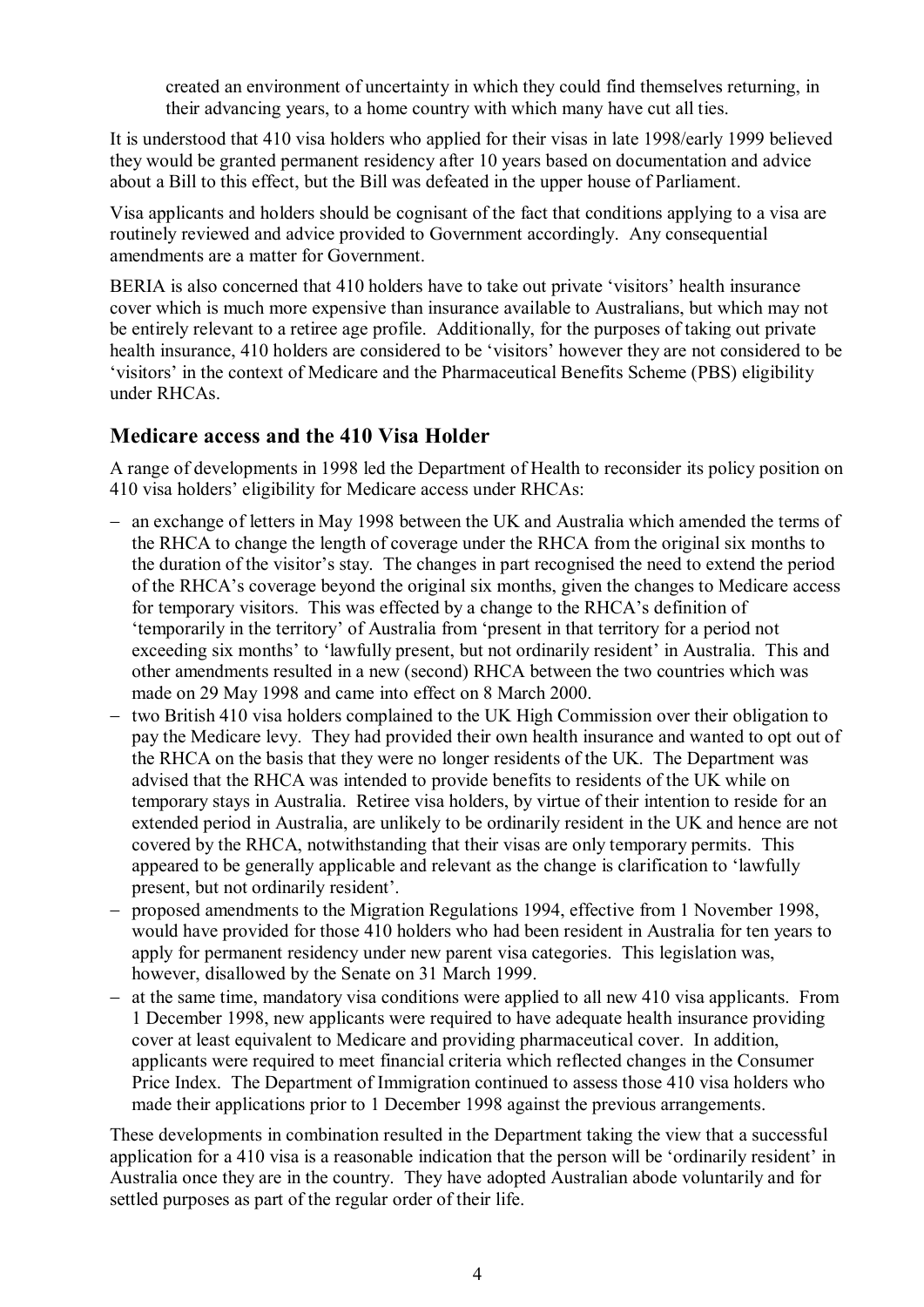Given that each 410 visa holder has implicitly expressed the intention to be 'ordinarily resident' in Australia, this would suggest that they are ineligible to access treatment under the RHCA, regardless of whether they are also 'ordinarily resident' in the UK.

Consequently, on 18 November 1998, the then Health Insurance Commission (HIC) wrote to 410 visa holders from RHCA countries and advised them that their entitlement to Medicare had formally ceased on 1 November 1998, but that they would be allowed to access Medicare until 31 December 1998. The reason given for the cessation of Medicare access was that their eligibility had been due to a generous interpretation of the RHCA's terms, and that this position had changed as the facts in most cases no longer supported the contention that 410 visa holders from a RHCA country were resident in that country (as required by RHCA eligibility criteria). This letter also advised recipients that as their entitlement to Medicare had ceased, they could apply for an exemption from paying the Medicare levy.

A separate letter was sent to new 410 visa applicants who had applied after 1 November 1998, advising them that they were not entitled to Medicare under the 410 visa arrangements. At the same time, the DIAC website advised of the need for adequate health insurance as a mandatory visa condition for new 410 applicants from 1 December 1998, and advised applicants that they would not be entitled to Medicare or social security benefits unless a reciprocal arrangement was in place between their home country and Australia.

In February 1999, following expressions of concern from some UK visa holders, the policy regarding access to health cover under the reciprocal arrangements was brought into line with the Department of Immigration's approach which is that all 410 visa holders from reciprocal agreement countries who applied for their visa prior to 1 December 1998 were offered the choice of either retaining the health cover available under their RHCA or opting to obtain adequate health insurance and applying for a Medicare Levy exemption, while the new policy was applied only to those 410 visa holders who made their applications on or after 1 December 1998.

In 2005, changes to Schedule 1 and Schedule 2 of the *Migration Regulations 1994*, effective from 1 July 2005 (Migration Amendment Regulations 2005 No.3) closed the 410 visa subclass to new applicants (except for a new spouse of a 410 visa holder and previous holders of the 410 visa who have not held another substantive visa).

To accommodate the closure of the 410 visa subclass to new applicants, a new temporary Investor Retirement Visa (Subclass 405) was created '*for persons of retirement age who can benefit Australia through significant investment in State/Territory government bonds, and whose presence in Australia will be at no net cost to the Australian community*.' Visa Condition 8501, which imposes the requirement for adequate health insurance, that is, *fully comprehensive*, *providing cover that is at least equivalent to Medicare (including cover of 85% of costs for hospital, emergency and GP services), and providing coverage for pharmaceuticals* is mandatory for this visa.

Persons who applied for a 410 visa after 1 December 1998 are advised on the Medicare website and on the visa application form that they are not eligible for enrolment in the Medicare program and are not eligible under the applicable RHCA.

Current Visa Condition 8501 requiring the holder to take out adequate health insurance is applied to all 410 visas, except to visas held by pre-1 December 1998 applicants who have elected RHCA coverage and are enrolled in Medicare.

#### **Medicare Eligibility and Entitlements**

Medicare is the foundation of Australia's public health care system and provides Australians with access to health services at no or reduced (subsidised) cost. Eligibility for Medicare is governed by the HIA, and eligible persons can choose to have Medicare cover only, or a combination of Medicare and private health insurance. An 'eligible person' is defined in subsection 3(1) of the HIA, as either an Australian resident or an 'eligible overseas representative'.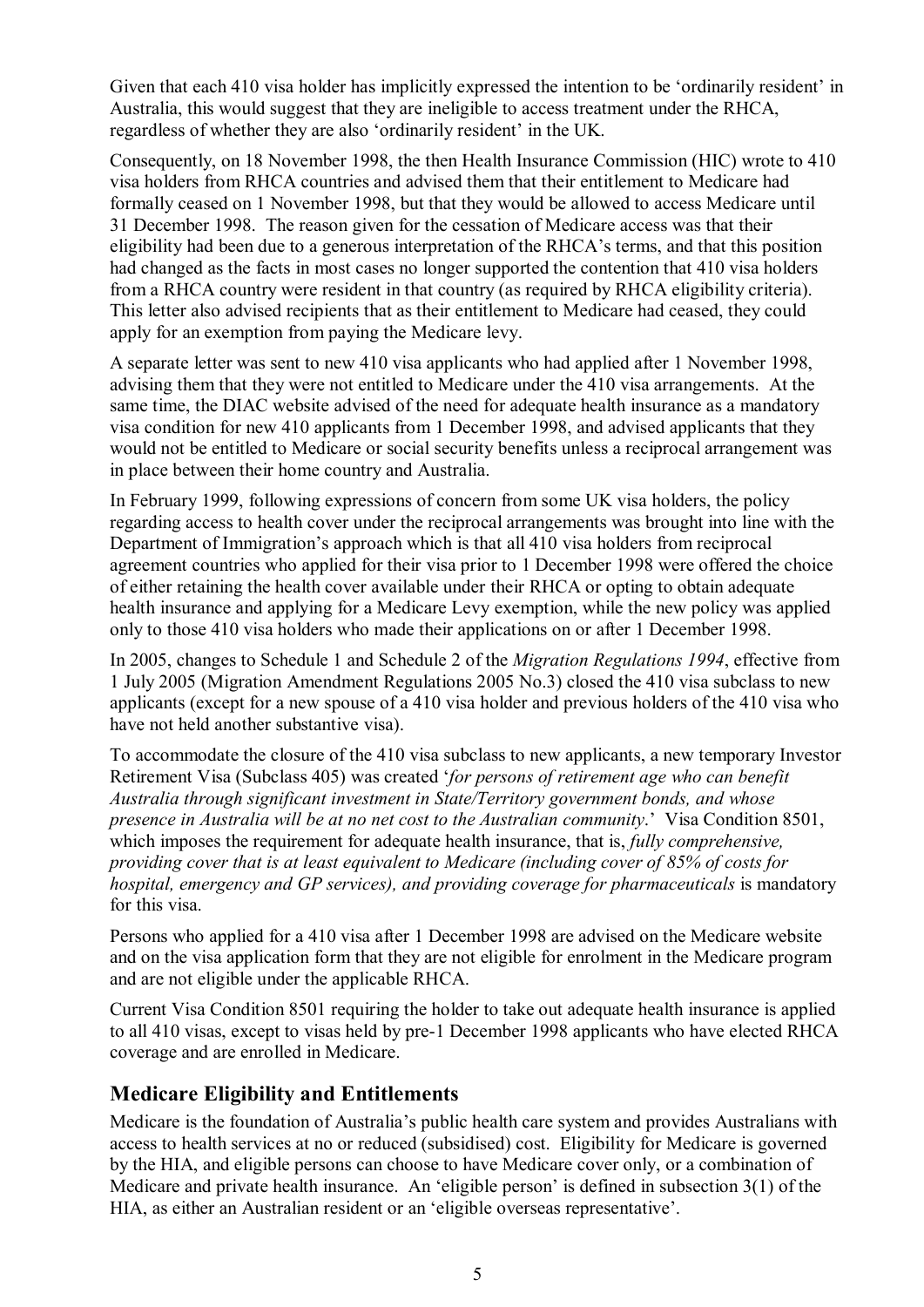The category of 'Australian resident' includes persons who reside in Australia and are either New Zealand citizens, holders of permanent residence visas and applicants for permanent residence in certain circumstances. Eligible overseas representatives include members of a diplomatic mission and their families, from countries with which Australia has a RHCA.

From the inception of Medicare in 1984, all persons legally entitled to remain in Australia for longer than a 6 month period, including the Class 410 permit holders, were able to access Medicare from their arrival date in Australia by virtue of being determined as 'eligible persons' under subsection 6(1) orders dated 24 January 1984 (revoked and replaced on 7 March 1984) and 7 March 1984 (revoked and replaced on 25 August 1986).

With the introduction of RHCAs from 1986, subsection 7(2) of the HIA allowed for persons to whom an RHCA applied to be treated as 'eligible persons' for the purposes of the HIA. The first agreements, signed with the United Kingdom (UK), Northern Ireland and New Zealand, came into force on 1 July1986, followed by agreements with Italy (1988), Malta (1988) and Sweden (1989). These RHCAs provided coverage for six months only, because any visitor staying longer than six months had full Medicare access from their date of arrival.

However, during 1988, changes were made to the definition of 'Australian resident' under subsection 3(1) of the HIA which restricted Medicare eligibility to persons who were lawfully permanent residents of Australia. These changes to Medicare eligibility were in line with changes to eligibility for social security benefits and 'veterans' entitlements that were made in 1987.

As persons who did not meet the new definition of 'Australian resident' were not eligible for Medicare, the 1984 and 1986 subsection 6(1) orders determining that all persons (including 410 holders) entitled to stay in Australia longer than 6 months were eligible for Medicare, were revoked effective from 1 February 1989.

To cover persons who were residents of a RHCA country as at 1 February 1989 but staying longer than the six-month period covered by RHCAs at that time, subsection 6(1) orders were issued, effective from 1 February 1989, in relation to the RHCAs with the UK and Northern Ireland, New Zealand and Sweden. These orders granted persons from these countries, who were visiting Australia for longer than six months, benefits equivalent to the benefits available under the terms of the relevant RHCA.

Under the legislative framework in place since 1 February 1989, persons coming to Australia are not eligible for Medicare unless they:

- meet the definition of 'Australian resident' under subsection 3(1) of the HIA; or
- are from a RHCA country and meet the eligibility criteria for the relevant RHCA; or
- are the subject of a subsection  $6(1)$  order.

Generally, in order to meet the conditions of Medicare eligibility under the RHCAs a person must be 'ordinarily resident' in their home country and either 'not ordinarily resident in Australia' or 'lawfully present but not resident in Australia'.

A person may also be determined to be an 'eligible person' by an order under subsection 6(1) of the HIA. Whilst subsection 6(1) provides the Minister for Health with discretionary powers to make Medicare-ineligible persons eligible, since1990 due to changes to health and migration legislation, subsection 6(1) has been rarely used for ad hoc requests relating to individuals. The overhaul of the Migration Act in 1994 made visas compulsory for all categories of entry with visa conditions strengthened to minimise the impact of visitors on public resources, through health checks and health insurance requirements. Subsection 6(1) orders are therefore made only where they are captured under a defined policy approval supported by relevant legislation and the broader policy context including that access to Medicare should be in line with immigration policy (that is, where visa conditions allow access) and with Government objectives in relation to humanitarian and other groups.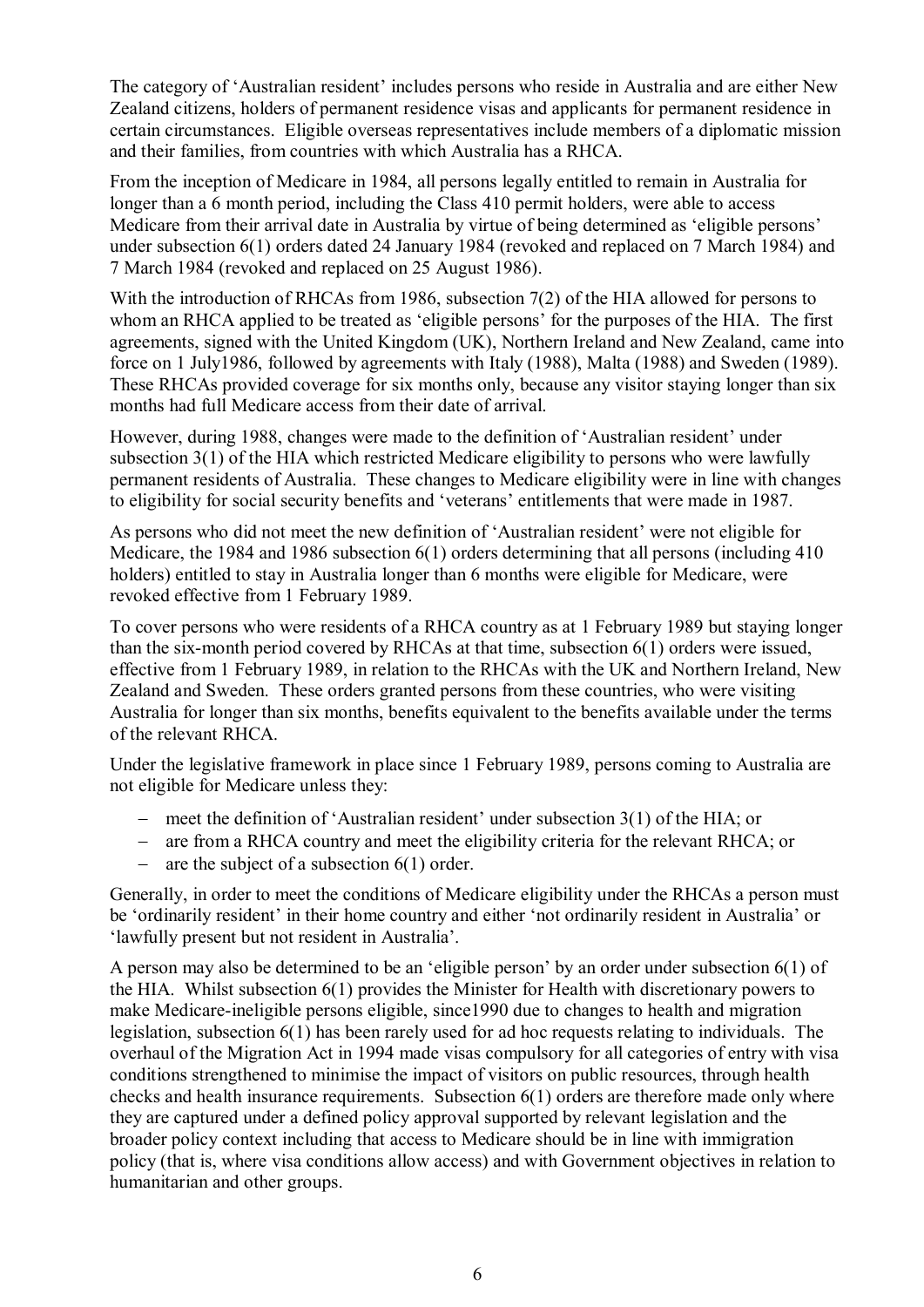Visitors to Australia from RHCA countries, who are eligible under the RHCA, are treated under subsection 7(2) of the HIA as eligible persons during their stay in Australia, with Medicare access determined by the terms of the relevant RHCA.

Eligible persons must enroll with the Department of Human Services (DHS)-Medicare to receive Medicare benefits, and will be issued with one of three types of Medicare card:

- green Medicare card is issued to permanent Australian residents. Cards may be issued for individuals or families; or
- blue Medicare card bearing the words 'Interim Card' is issued to applicants for permanent residence; or
- visitors to Australia from RHCA countries receive a yellow Medicare card bearing the words 'Reciprocal Health Care'.

Medicare covers services provided only in Australia. It does not subsidise or refund treatment overseas, or overseas medical evacuation expenses. Medicare provides access to free treatment as a public patient in a public hospital, and for services by doctors outside a hospital, Medicare will reimburse 100% of the fee specified in the Medicare Benefits Schedule (MBS) for a general practitioner and 85% of the MBS fee for other practitioners. If a doctor bills Medicare directly— 'bulk billing', where the doctor accepts the patient benefit as full payment for the service—the patient does not have to pay anything.

Medicare entitlements include free treatment as a public patient in a public hospital, and subsidised medicines through the Pharmaceutical Benefits Scheme (PBS). For out-of-hospital services provided by private practitioners, Medicare provides patients benefits for:

- consultations with doctors, including specialists;
- tests and examinations by doctors needed to treat illnesses, such as x-rays and pathology tests;
- eye tests performed by optometrists;
- most surgical and other therapeutic procedures performed by doctors;
- some surgical procedures performed by approved dentists;
- specific items under the Cleft Lip and Cleft Palate Scheme; and
- specific items under the Enhanced Primary Care (EPC) program.

Where people receive treatment in hospital as a private patient they are eligible for a Medicare benefit equal to 75% of the MBS fee. If they hold private health insurance (PHI), they may also receive a rebate from their PHI fund (see below).

Medicare does not cover:

- private patient hospital costs (for example, theatre fees or accommodation);
- medical and hospital costs incurred overseas;
- medical and hospital services which are not clinically necessary, or surgery solely for cosmetic reasons;
- examinations for life insurance, superannuation or memberships for which someone else is responsible (for example, a compensation insurer, employer or government authority);
- ambulance services;
- most dental examinations and treatment;
- most physiotherapy, occupational therapy, speech therapy, eye therapy, chiropractic services, podiatry or psychology services;
- acupuncture (unless part of a doctor's consultation);
- glasses and contact lenses;
- hearing aids and other appliances; or
- $-$  home nursing.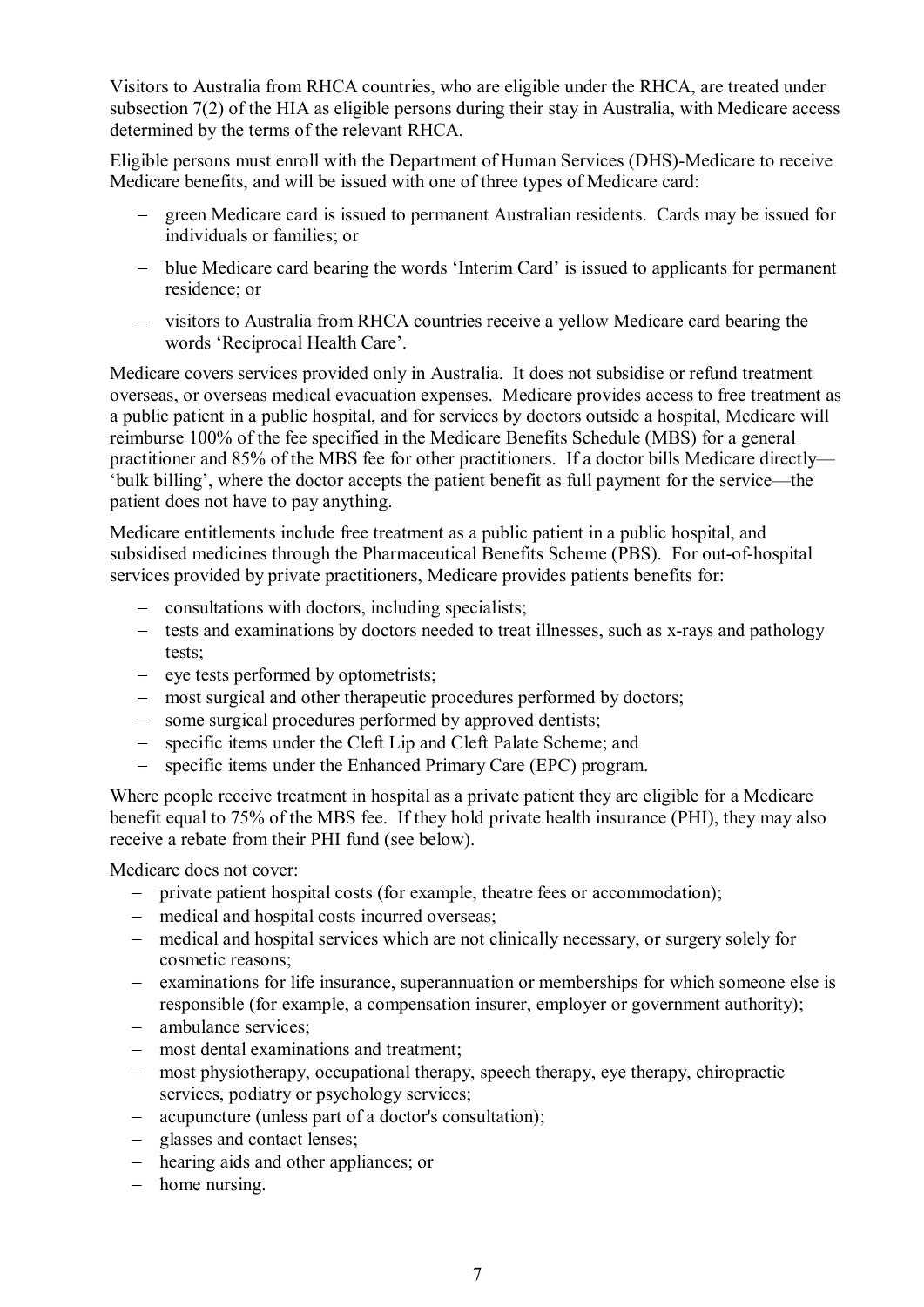The PBS is available to all Australian residents who hold a current Medicare card. The PBS provides affordable access for all Australian residents to effective and cost-effective medicines. As holders of a Medicare card, visitors from RHCA countries and other visa holders who are eligible for a Medicare card are able to access PBS entitlements.

#### **Overseas visitors health insurance and overseas visitors access to Medicare**

While Medicare covers Australian residents for a wide range of health services, it does not cover everything. Private health insurance (PHI) provides consumers with additional health care options and more comprehensive cover for hospital and/or general treatment. The PHI industry is regulated by the *Private Health Insurance Act 2007* (PHI Act). This legislation:

- provides incentives to encourage people to have private health insurance;
- sets out the rules governing private health insurance products; and
- imposes requirements about how insurers conduct health insurance business.

Unlike Australian citizens who can use Medicare for their medical expenses and as private patients their hospital expenses, overseas visitors who hold temporary visas aren't generally eligible to use Medicare. However under certain circumstances, Medicare may be available.

Eligibility and non-eligibility for Medicare for visitors can be grouped into three categories:

- a) visitors from RHCA countries are eligible for immediately necessary medical treatment if they are eligible under the RHCA. These RHCAs provide for free public hospital treatment, Medicare benefits for out-of-hospital services and subsidised pharmaceuticals through the PBS. (The RHCAs with New Zealand and Ireland only provide public hospital services and PBS drugs.); or
- b) visitors who are subject to a HIA subsection 6(1) order. Subsection 6(1) orders enable the person(s) covered by the order to be treated as an eligible person for the purposes of Medicare eligibility for the period specified in the order. The extent of their access to Medicare will be determined by any conditions specified in the order; or
- c) visitors who are not from a RHCA country, or do not a have subsection 6(1) order in place, are not eligible for Medicare at all.

While visitors from reciprocal health care countries are eligible for certain benefits under Medicare, they are not eligible to receive Medicare benefits for hospital services as a private patient because of the terms of the RHCAs. Under these circumstances, if they chose to purchase a PHI complying health insurance policy from a registered health insurer, they would not be able to benefit from the full coverage of the policy.

Heath insurance policies for visitors to Australia are different to policies for Australian residents who are eligible for full Medicare. Policies for visitors are designed to provide basic to top health insurance coverage, but cap the amount of pharmaceutical cover.

Because Australian health insurance is underwritten in part by the Medicare system, health insurance for overseas visitors, who are not eligible for Medicare, needs to meet the requirements of the visitor and, in many cases, meet the requirement of visa conditions.

Under current Government policy, 410 visa holders from countries with which Australia has a RHCA, who applied for their visa before 1 December 1998, may choose to access health cover under the relevant RHCA or they may choose to make their own health insurance arrangements and seek an exemption from paying the Medicare levy.

Visa holders choosing the first option are known as 'established applicants' under clause 410.11 (now repealed) of the Migration Regulations 1994. An order under subsection 6(1) of the HIA makes these persons 'eligible persons' for the purposes of Medicare. Subsection 6(1) of the HIA provides the Minister for Health with discretionary power to make ineligible people eligible for Medicare.

The Private Health Insurance Ombudsman website at www.privatehealth.gov.au advises visitors to Australia who hold a temporary visa to consider taking out overseas visitor health cover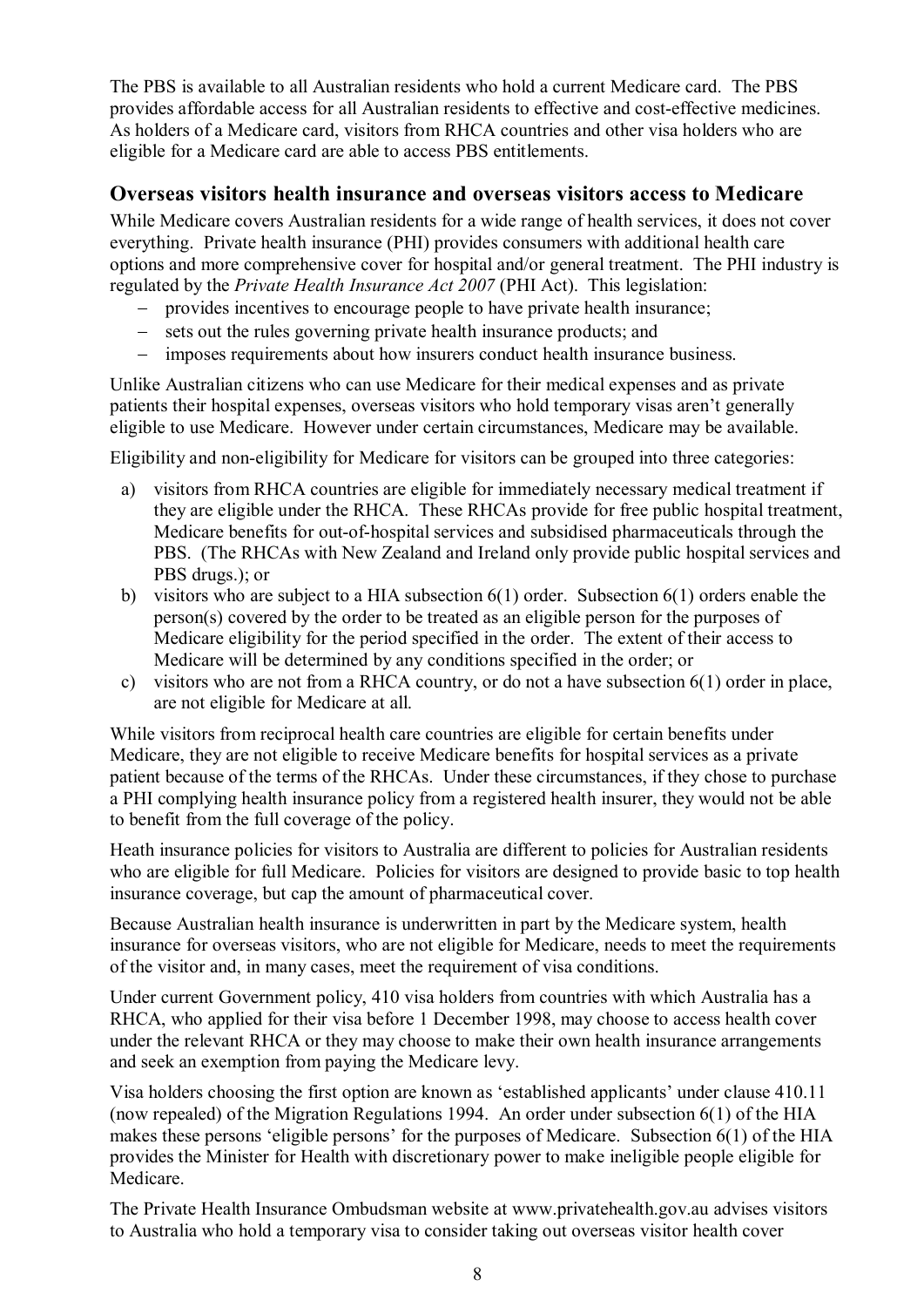(OVHC). OVHC is not regulated by the government under the PHI Act, and can be offered by health insurers and by general insurers.

OVHC is a general description that is given to any health insurance cover that is offered to someone from overseas who is not eligible for Medicare. OVHC can be offered by an Australian insurer (who is not necessarily an Australian private health insurer) or an insurer based overseas. It is a general insurance product and insurers are free to change their benefit outlays as they see fit, whenever they see fit. Additionally, benefit outlays change depending on the product purchased and there are many products available worldwide. For example, travel insurance is sufficient for certain visa holders.

OVHC offered by general insurers is 'risk-rated' and the premium payable by a potential policy holder is based on various factors particular to that individual, such as the risk of a claim occurring, the value of any such claims, and the older the person the higher the premiums.

Where an OVHC is offered by a health insurer registered under the PHI Act, the policy is defined as 'health-related business' under the PHI Act and the health insurer can offer OVHC from their health benefits fund and can risk-rate OVHC policies. Health insurers risk-rate OVHC on the basis of availability, that is some health insurers refuse entry into their product on the basis of risk. However, once entry has been granted by a health insurer, health insurers offer OVHC at the same price for each specific OVHC policy they offer, although these can change at any time.

The following table summarises the type of OVHC products offered by Australian funds and the costs for 'Basic' and 'Top' cover in 2011:

|            | Basic (per year) $-$ single person              | Top (per year) $-$ single person                                                                                    |
|------------|-------------------------------------------------|---------------------------------------------------------------------------------------------------------------------|
| Medibank   |                                                 | $$1267$ -only for a few visas incl 457, all services $$2499 - 70V$ istors cover - all services covered by Medicare, |
| Private    | covered by Medicare, medical                    | private and public hosp (\$4247 85 Visitors cover)                                                                  |
| Australian | \$1015 Budget - private hosp, day surgery, ICU  | $$1850 - V$ is a 457 comprehensive cover -private & public                                                          |
| Unity      |                                                 | hosp; ICU; ambulance; psych)                                                                                        |
| <b>HBF</b> | \$1274 – Standard O/S Visitors Cover -shared    | \$2899 – Comprehensive O/S Visitors Cover - all hospital                                                            |
|            | $ accom, hospital + pharmacy,$                  | procedures incl drs, ambulance, psych care                                                                          |
| <b>HBA</b> | \$1022- Classic - hospital, medical, ambulance, | \$2738 – Platinum - hospital, medical, ambulance, repatriation,                                                     |
| (BUPA)     | no excess                                       | no excess, choice of dr, heaps of extras                                                                            |
| Average    | \$1144 per annum                                | \$2496 per annum                                                                                                    |

Australian private health insurers that offer OVHC cap the amount claimable for pharmaceuticals. For example, some insurers impose benefit limits of between \$500 to \$600 per calendar year. It is noted that benefit caps and conditions vary between insurers and products. For example, some insurers offer products with no limit on in-hospital prescriptions.

In the 2011-12 financial year, most Australians with private health insurance received a 30 per cent rebate, non-means-tested, from the Australian Government to help cover the cost of their premiums.

However, from 1 July 2012 the private health insurance rebate is income tested. The rebate is payable under chapter 2 of the PHI Act, and is payable in relation to 'complying health insurance policies', including policies held by persons from RHCA countries with access to Medicare benefits. A CHIP must be a policy that meets the conditions outlined in the PHI Act, and consequently persons who take out non-complying health insurance policies, such as OVHC policies, are not eligible for the rebate.

While PHI and OVHC policies are structured to cater for two different client groups, both PHI and OVHC offer health insurance policies that differ only in a few of the benefit areas. Like PHI products for Medicare eligible Australian residents, policy premiums for OVHC policies vary considerably. It is difficult to compare the overall exposure to out of pocket medical expenses for 410 visa holders who hold OVHC insurance to Australian residents (who may or may not purchase private health insurance) because of the variability in coverage and cost of health insurance; the impact of Medicare, the Medicare levy and the 30 per cent government rebate and the impact of Medicare and PBS safety nets. Taking all of this into account there is no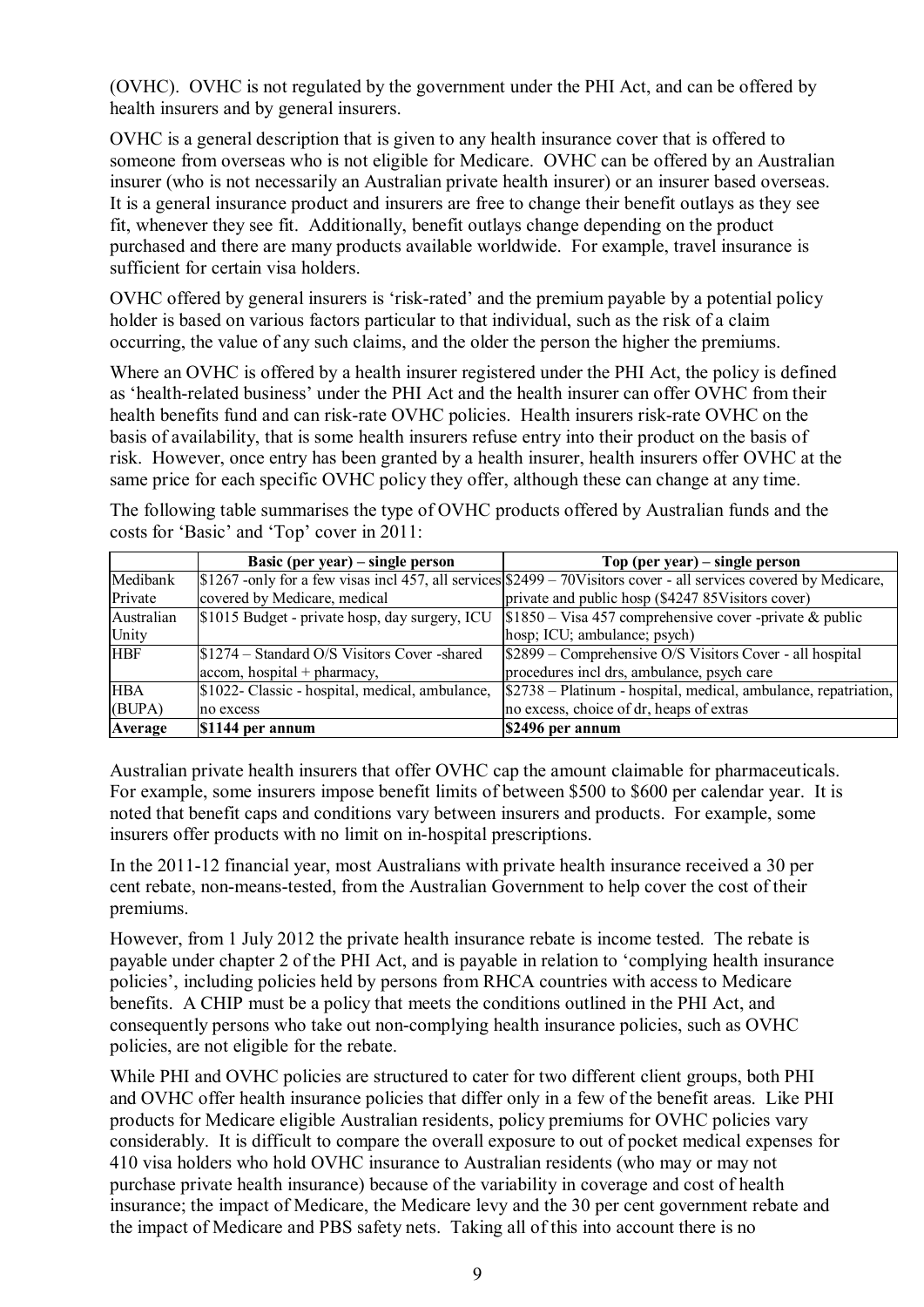compelling evidence that Medicare ineligible 410 visa holders who hold OVHC insurance are exposed to substantially higher out of pocket expenses for health care than Medicare eligible Australian residents.

## **Trends in 410 visa holder numbers**

Excluding visa applications from new partners of existing 410 visa holders and former 410 visa holders who have not held another substantive visa since their last 410 visa was granted, no new applications for a 410 visa have been granted since the visa subclass was closed to new applicants on 1 July 2005. At the same time as the closure of the 410 visa subclass, a new subclass, the Investor Retirement Visa (Subclass 405), was introduced for people aged 55 years or older.

The numbers at 30 June 2011 of onshore (in Australia) and offshore (outside Australia) 410 and 405 visa holders, together with the number of people actually onshore were as follows:

|                                                                      | 410 visa holders      | 405 visa holders |
|----------------------------------------------------------------------|-----------------------|------------------|
| Pre-1 December 1998 applicants (422 persons were from a RHCA country | 930 <sup>L</sup>      |                  |
| and eligible for Medicare)                                           |                       |                  |
| Post-1 December 1998 (NOT eligible for Medicare)                     | $5,597$ <sup>1.</sup> |                  |
| Since 1 July 2005 (NOT eligible for Medicare)                        |                       | $408^{1}$        |
| <b>Total</b>                                                         | $6,527$ <sup>1.</sup> | $408^{1.}$       |
| Number of people onshore as at 30 June 2011                          | $4,014^{2}$           | $240^{2}$        |

 $1$ DIAC supplied data in September 2011  $2$ DIAC stock data

As at 30 June 2011 there were 422 'pre-1 December 1998' 410 visa holders from RHCA countries eligible for Medicare. Approximately 250 of these—59% of the total—have elected to receive Medicare since February 1999.

Numbers of 410 and 405 visa holders by RHCA/non-RHCA country as at 30 June 2011 were:

|                                                  |                     | <b>RHCA Countries</b> |                        |         |              |         |                  |          |       |                          |                             |       |
|--------------------------------------------------|---------------------|-----------------------|------------------------|---------|--------------|---------|------------------|----------|-------|--------------------------|-----------------------------|-------|
| 410 and 405 holders as at 30<br><b>June 2011</b> | Non-<br><b>RHCA</b> | Belgium               | ರ<br>5<br>ಷ<br>ョ<br>Ŀ, | Ireland | Italy        | Ireland | Norway           | Sweden   | Ĕ     | enia<br>$S_{\text{low}}$ | <b>Total</b><br><b>RHCA</b> |       |
| Pre-1/12/98 410 holders                          | 508                 | 2                     | $^{(1)}$               |         | $\mathbf{r}$ | 34      | ↑                | 6        | 370   | $\theta$                 | 422                         | 930   |
| Post-1/12/98 410 holders                         | 1,874               | 9                     | ◠                      | 54      | 14           | 100     |                  | 9        | 3,526 | 2                        | 3,723                       | 5,597 |
| <b>Total 410 holders</b>                         | 2,382               | 11                    | ኅ                      | 55      | 21           | 134     | 9                | 15       | 3,896 | $\mathbf{2}$             | 4,145                       | 6,527 |
| <b>Total 405 holders</b>                         | 175                 |                       |                        |         |              | 9       | $\boldsymbol{0}$ | $\bf{0}$ | 214   | 0                        | 233                         | 408   |

Some general trends in the age distribution of 410 and 405 visa holders were:

- Pre-1 December 1998 410 visa holders: the majority of these are in their 70s and 80s. 410 visa holders from RHCA countries who are eligible for Medicare tend to be older than their counterparts from non-RHCA countries who are not eligible for Medicare.
- Post-1 December 1998 410 visa holders: while there are twice as many 410 visa holders from RHCA countries than from non-RHCA countries, there are slightly more holders from RHCA countries around 64 to 65 years of age.
- 405 visa holders: there are about 25% more 405 visa holders from RHCA countries than from non-RHCA countries; the 405 holders from non-RHCA countries seem to have younger partners (i.e. well below 55 years of age) and an even spread of numbers through the 60s, with the 405 cohort from RHCA countries tending to have include people at age 60 and 65.

The following groups of 410 visa holders from RHCA and non-RHCA countries have spent more than half their time in Australia as at 30 June 2011:

 $-86.3\%$ <sup>1</sup> of those who have held a 410 visa for up to 4 years <sup>2;</sup>

 $\overline{a}$ 

 $1$  72 people in total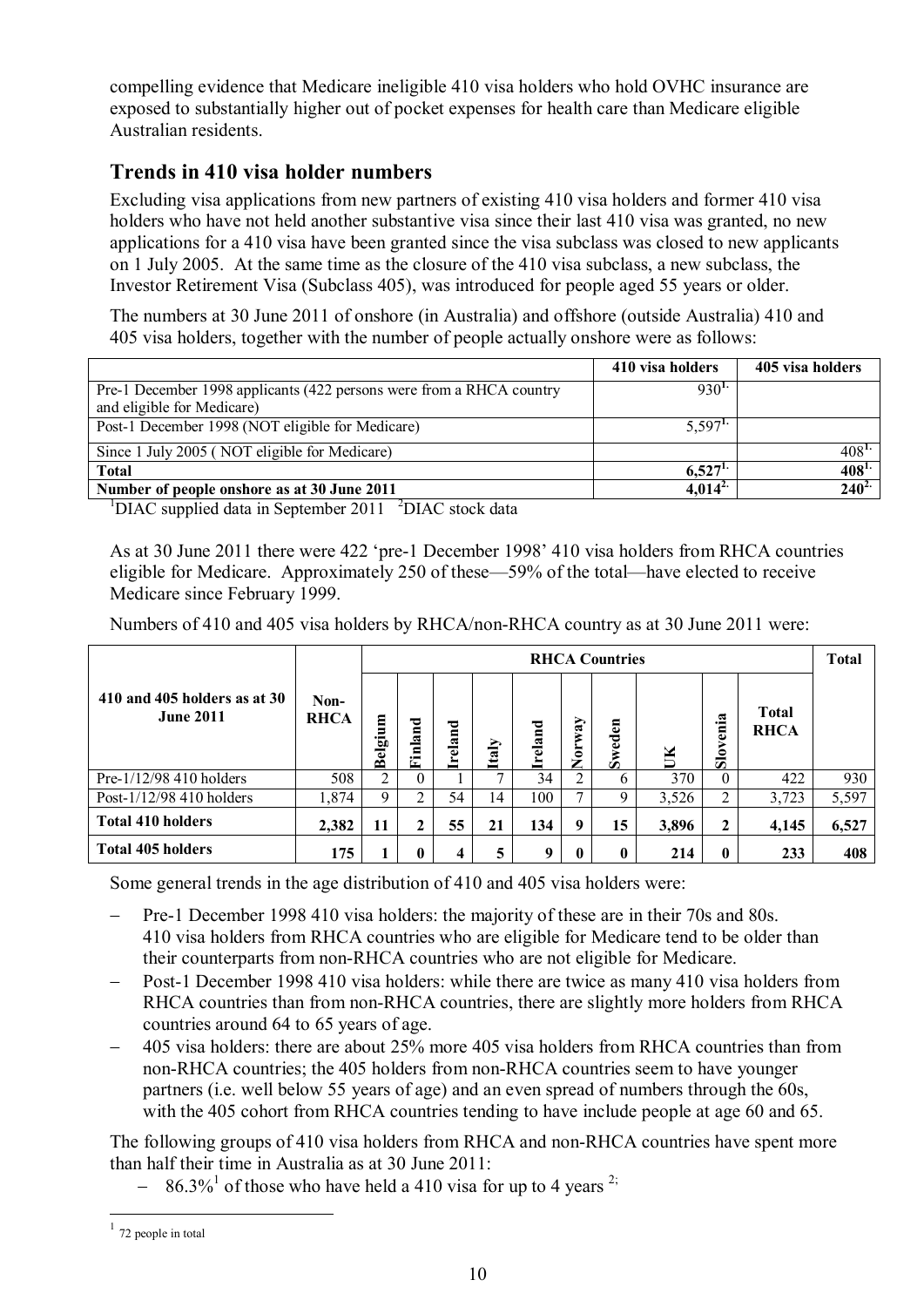- $-$  60.8%<sup>3</sup> of those who have held a 410 visa for between 5 and 10 years<sup>4</sup>;
- $-73.8\%$ <sup>5</sup> of those who have held a 410 visa for between 11 and 15 years;
- $84.4\%$ <sup>6</sup> of those who have held a 410 visa for between 16 and 20 years.

The following graph shows the patterns of length of visits to Australia:



Data is limited for the 405visa holders, however there is a trend that the longer the visa is held, the more time is spent in Australia, as the chart below shows.

The following graph shows that 405 visa holders who have held their visas for 4 years as at 30 June 2011, have spent more than 2 years in Australia.



The number of 410 visa holders decreased by 30.2% between 30 June 2007 and 30 June 2011. There is very little difference in decline between pre-1 December 1998 and post-1 December 1998 410 visa holders. It is likely that the global financial crisis affected, and continues to affect, the number of retirees leaving Australia, through factors such as:

- reduced income—incomes from overseas being adversely impacted by strong Australian dollar;
- increased cost of health care—the rapidly increasing cost of health insurance and health care being a concern for the longer term; and
- lucrative house prices overseas—the comparative decrease in house prices overseas enabling people to buy back into markets that were previously out of reach.

Of the total of 410 visa holders from RHCA countries as at 30 June 2011, the UK has 94.0% (94.3% as at 30 June 2007), and has 59.7% of all 410 visa holders (59.2% as 30 June 2007).

-

<sup>5</sup> 1036 people in total

<sup>2</sup> includes 102 new visas granted between 1 July 2007 and 30 June 2011

<sup>&</sup>lt;sup>3</sup> 5064 people in total

<sup>4</sup> includes 1053 new visas for applicants who applied before 1 July 2005 and were granted between 1 July 2005 and until 30 June 2007

<sup>6</sup> 320 people in total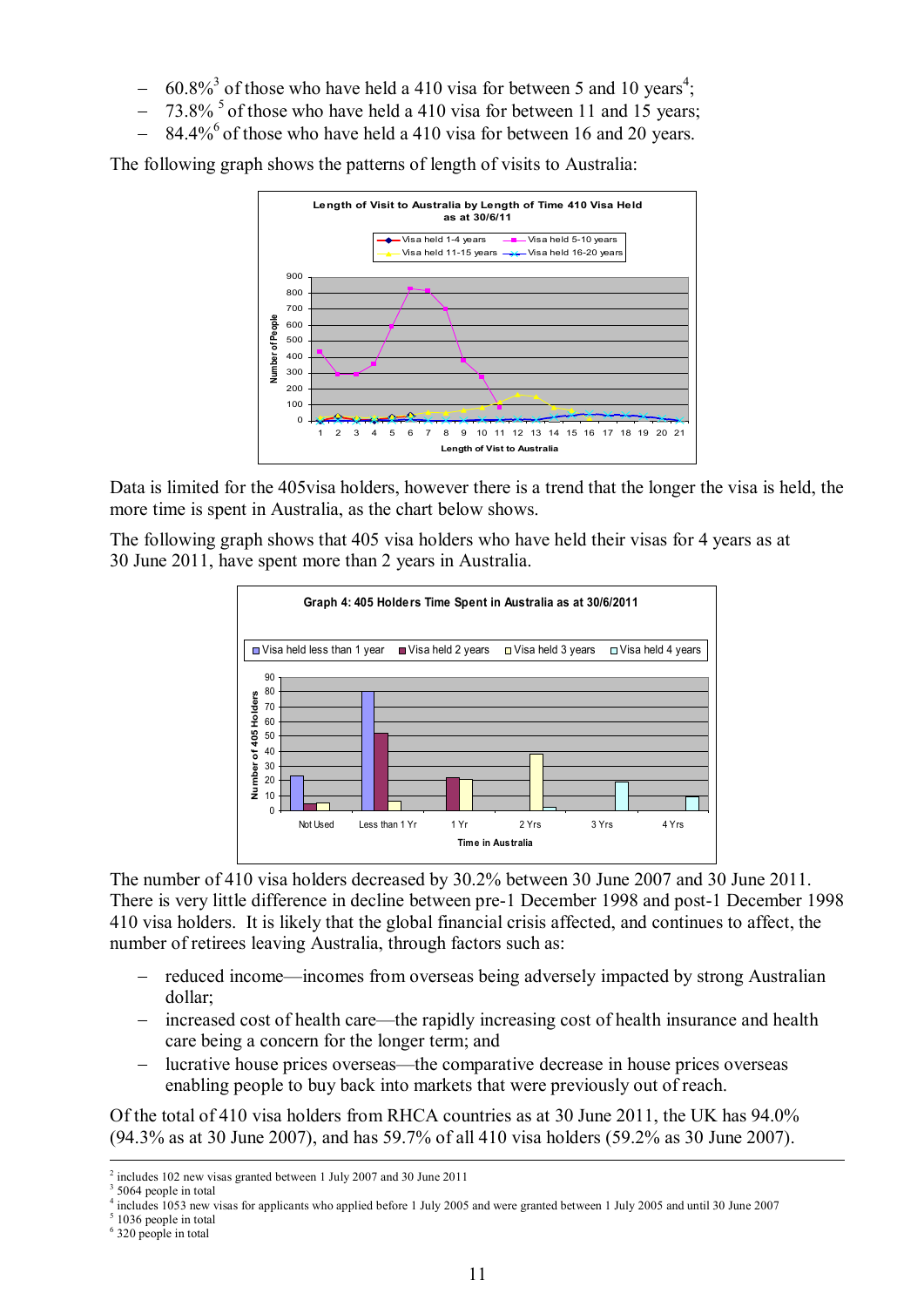The breakup of 410 holders by RHCA and non-RHCA country is as follows:

|                                  |                           |         | <b>RHCA</b> |         |                                            |              |                                     |                 |                |                 |                       |                           |              |                       |                                 |
|----------------------------------|---------------------------|---------|-------------|---------|--------------------------------------------|--------------|-------------------------------------|-----------------|----------------|-----------------|-----------------------|---------------------------|--------------|-----------------------|---------------------------------|
| 410 Visa<br><b>Holders</b>       | <b>Not</b><br><b>RHCA</b> | Belgium | Finland     | Ireland | <b>Italy</b>                               | <b>Malta</b> | 뎥<br>Antilles<br>Nether<br><b>S</b> | Netherland<br>ഗ | λg<br>ō<br>Z   | Swede           | 틍<br>United<br>Kingde | nia<br>T<br>ugosla<br>န္တ | Sub<br>total | Grand<br><b>Total</b> | rate of<br>decline<br>each year |
| 2007                             | 3480                      | 19      |             | 67      | 35                                         |              | 51                                  | 169             | 13             | 22              | 5532                  | 21                        | 5867         | 9347                  |                                 |
| 2008                             | 3207                      | 17      |             | 64      | 32                                         |              |                                     | 166             | 12             | 22              | 5047                  | $\mathbf{2}$              | 5368         | 8575                  | 8.3%                            |
| 2009                             | 2922                      | 14      | 2           | 57      | 24 <sub>l</sub>                            |              |                                     | 159             | 10             | 21              | 4621                  | 31                        | 4912         | 7834                  | 8.6%                            |
| 2010                             | 2774                      | 13      |             | 54      | 22                                         |              |                                     | 148             | 9 <sub>l</sub> | 20              | 4171                  | $\overline{2}$            | 4441         | 7215                  | 7.9%                            |
| 2011                             | 2382                      | 11      | 2           | 55      | 21                                         |              | ΩI                                  | 134             | $\overline{9}$ | 15 <sub>l</sub> | 3896                  | $\overline{2}$            | 4145         | 6527                  | 9.5%                            |
| rate of<br>decline since<br>2007 |                           |         |             |         | 31.6% 42.1% 0.0% 17.9% 40.0% 100.0% 100.0% |              |                                     |                 |                |                 | 20.7%30.8%31.8% 29.6% | 0.0%                      | 29.4%        | 30.2%                 |                                 |

The number of 405 visa holders is comparatively small (408 in total as at 30 June 2011), and show that the UK's percentage of total 405 visa holders is slowing decreasing as the overall 405 numbers increase and visa applications from other RHCA and non-RHCA countries are granted:

|                                                                                                                                                                                                                                                                                                                                                                                                                                                                                                                                                                                                                                                                                                                                                                                                                                                                                                                                                                                                                                                                                                                                       |                    |              | <b>RHCA</b>    |                     |                                  |              |                         |                     |        |        |                   |                          |              |                       |                                         |
|---------------------------------------------------------------------------------------------------------------------------------------------------------------------------------------------------------------------------------------------------------------------------------------------------------------------------------------------------------------------------------------------------------------------------------------------------------------------------------------------------------------------------------------------------------------------------------------------------------------------------------------------------------------------------------------------------------------------------------------------------------------------------------------------------------------------------------------------------------------------------------------------------------------------------------------------------------------------------------------------------------------------------------------------------------------------------------------------------------------------------------------|--------------------|--------------|----------------|---------------------|----------------------------------|--------------|-------------------------|---------------------|--------|--------|-------------------|--------------------------|--------------|-----------------------|-----------------------------------------|
| 405 Visa<br><b>Holders</b>                                                                                                                                                                                                                                                                                                                                                                                                                                                                                                                                                                                                                                                                                                                                                                                                                                                                                                                                                                                                                                                                                                            | Not<br><b>RHCA</b> | Belgium      | <b>Finland</b> | Ireland             | taly                             | <b>Malta</b> | Netherlands<br>Antilles | Netherlands         | Norway | Sweden | Kingdom<br>United | Yugoslavia /<br>Slovenia | Sub<br>total | Grand<br><b>Total</b> | rate of<br><b>increasee</b><br>ach year |
| 2007                                                                                                                                                                                                                                                                                                                                                                                                                                                                                                                                                                                                                                                                                                                                                                                                                                                                                                                                                                                                                                                                                                                                  | $\overline{23}$    |              |                | $\overline{c}$      |                                  |              |                         |                     |        |        | 49                |                          | 51           | $\overline{74}$       |                                         |
| 2008                                                                                                                                                                                                                                                                                                                                                                                                                                                                                                                                                                                                                                                                                                                                                                                                                                                                                                                                                                                                                                                                                                                                  | 64                 |              |                | $\overline{4}$      | $\overline{\mathbf{c}}$          |              |                         | $\overline{4}$      |        |        | 144               |                          | 154          | 218                   | 194.6%                                  |
| 2009                                                                                                                                                                                                                                                                                                                                                                                                                                                                                                                                                                                                                                                                                                                                                                                                                                                                                                                                                                                                                                                                                                                                  | 94                 |              |                | 6                   | $\overline{2}$                   |              |                         | $\overline{4}$      |        |        | 174               |                          | 186          | 280                   | 28.4%                                   |
| 2010<br>2011                                                                                                                                                                                                                                                                                                                                                                                                                                                                                                                                                                                                                                                                                                                                                                                                                                                                                                                                                                                                                                                                                                                          | 136<br>175         | $\mathbf{1}$ | 0              | $\overline{6}$<br>4 | $\overline{2}$<br>$\overline{5}$ | 0            | $\overline{0}$          | $\overline{7}$<br>9 | 0      | 0      | 196<br>214        | 0                        | 211<br>233   | 347<br>408            | 23.9%<br>17.6%                          |
| rate of                                                                                                                                                                                                                                                                                                                                                                                                                                                                                                                                                                                                                                                                                                                                                                                                                                                                                                                                                                                                                                                                                                                               |                    |              |                |                     |                                  |              |                         |                     |        |        |                   |                          |              |                       |                                         |
| increase                                                                                                                                                                                                                                                                                                                                                                                                                                                                                                                                                                                                                                                                                                                                                                                                                                                                                                                                                                                                                                                                                                                              | 660.9%             |              |                |                     | 100.0% 150.0%                    |              |                         | 125.0%              |        |        | 336.7%            |                          | 356.9%       | (451.4%               |                                         |
| <b>since 2007</b>                                                                                                                                                                                                                                                                                                                                                                                                                                                                                                                                                                                                                                                                                                                                                                                                                                                                                                                                                                                                                                                                                                                     |                    |              |                |                     |                                  |              |                         |                     |        |        |                   |                          |              |                       |                                         |
| This Review was undertaken because the policy position not to allow Medicare access to 410 visa<br>holders adopted by the Department since 1998 has been challenged by both the BERIA lobby<br>group on behalf of their membership, and by Mr Stuart Moles who represents members of BERIA<br>in Western Australia. They submit that 410 visa holders whose country of origin is the UK should<br>be eligible to access Medicare based on the RHCA between Australia and the UK. In addition<br>they submit that private health insurance premiums are unaffordable and that there are coverage<br>gaps particularly in relation to the cost of pharmaceuticals.<br>Retirement Visa (Subclass 410) holders are temporary long-term visa holders who are able to<br>remain indefinitely in Australia subject to meeting the requirements of renewal of their visas. The<br>visa subclass has been closed since 1 July 2005, and as at 30 June 2011 there were 6,527 visa<br>holders, with 4,145 visa holders from RHCA countries.<br>Unlike other temporary visa holders, due to their skill levels, age and family composition, under |                    |              |                |                     |                                  |              |                         |                     |        |        |                   |                          |              |                       |                                         |
| current migration legislation and policy settings, a significant proportion of 410 visa holders have no<br>prospect of obtaining permanent residence, despite being able to live here indefinitely. For all intents<br>and purposes, whilst many of these visa holders have become part of the Australian community, they<br>are not able to receive some of the benefits of being a permanent resident of Australia, by virtue of the<br>conditions applied to their visa.<br>This group of visa holders is an ageing cohort and as they age, inevitably their use of health<br>services increases. Understandably access to affordable health care becomes a prominent<br>concern. Health problems also mean that some may not be well enough to return to their home<br>country and re-establish their lives and social networks. This Review has found that for many the                                                                                                                                                                                                                                                          |                    |              |                |                     |                                  |              |                         |                     |        |        |                   |                          |              |                       |                                         |

# **Comment**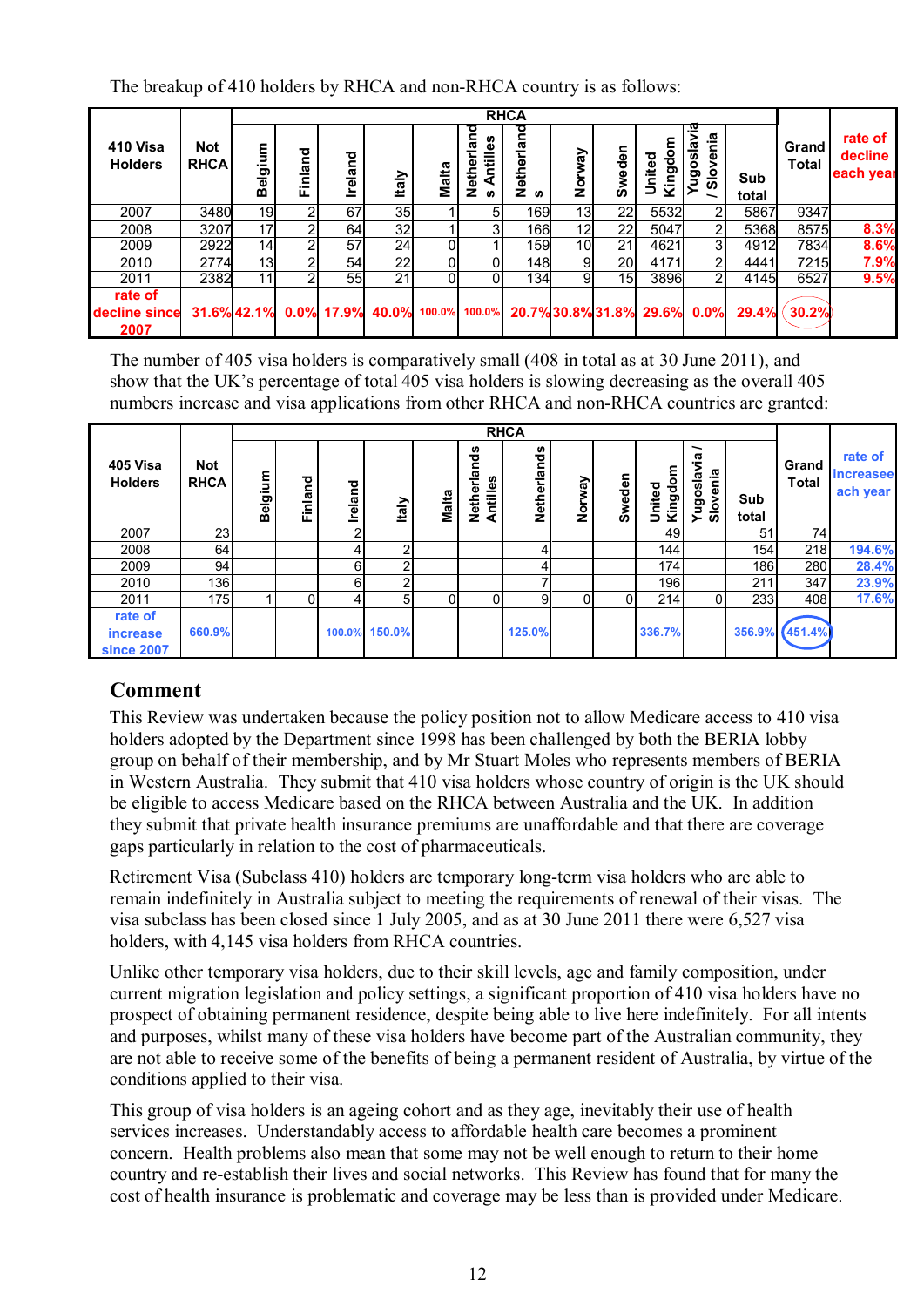However, private health insurance premiums for those who are Medicare eligible are also high and many Australians also have exposure to increasing out of pocket expenses for health services.

This Review has demonstrated that since inception of the 410 visa, eligibility for Medicare for this group has evolved over time. Those policy and legislative settings reflect a range of immigration, health and social policy considerations that include, but are broader than, the concerns of 410 visa holders

It is clear that at least since 1998, 410 visa holders have been consistently advised that they will not be eligible for Medicare under an RHCA as they are 'ordinarily resident' in Australia. They have adopted Australian abode voluntarily and for settled purposes as part of the regular order of their life. Along with other temporary visa holders they have been consistently advised to purchase adequate private health insurance.

The Department believes that its post 1998 policy position has been reasonable, transparent and fair. Nevertheless, with DHS' assistance, it plans to modify administrative processes to ensure that all 410 and 405 visa holders have an opportunity to engage in an assessment process that will enable consideration of the " ordinary resident" test on an individual basis. The new process is outlined below.

A draft of this Review was provided to BERIA and Mr Moles in November 2011 and comments received by the two groups have been considered in finalising this report. Subsequently, Mr Stuart Moles made a complaint to the Commonwealth Ombudsman under s.12 of the *Ombudsman Act 1976* about the post 1998 policy. On 14 May 2012 the Ombudsman concluded his investigation making no criticism of the Department.

#### **Proposed changes to policy regarding Medicare access for subclass 410 and 405 visa holders**

The Department notes that the issues raised by concerned Subclass 410 visa holders are principally around the conditions of the visa being a temporary visa carrying none of the entitlements of permanent residency. Visa conditions, which are a matter for the Department of Immigration and Citizenship to address, should be raised with that portfolio. This Department's involvement arises from its responsibility for policy in relation to RHCAs and Medicare eligibility more broadly.

However, taking into account the full range of issues addressed by this Review, the Department proposes to implement policy and administrative changes which, by allowing the assessment of the residency status of individual 410 and 405 visa holders, will clarify their Medicare eligibility.

The Department believes that the default position that holders of subclass 410 and 405 visas will be 'ordinarily resident' in Australia ought to remain. The Department has, however, worked with Department of Human Services (DHS)-Medicare to devise an administrative process which will determine, in as objective a way as possible, and based upon individual circumstances, those persons holding 410 and 405 visas who can reasonably be said to be **not** ordinarily resident in Australia and therefore entitled to access to the relevant RHCA. That system will, necessarily, rely on those persons asserting that claim before it can be determined.

The range of factors that are relevant to assessing whether a person is, or is not, ordinarily resident in Australia, will include whether a person holds assets such as a house in Australia or elsewhere; the ties the person has formed within Australia and the ties that the person maintains elsewhere; and time spent in Australia.

The following (draft) assessment guide has been developed which will enable UK holders of 410 and 405 visas to self-determine whether they are eligible for RHCA cover. Similar guides will be developed for 410 and 405 visa holders from other RHCA countries.

Given the range of factors that are relevant to the assessment of a person's residency status, design of an administratively efficient and fair process that nevertheless has sufficient rigor has